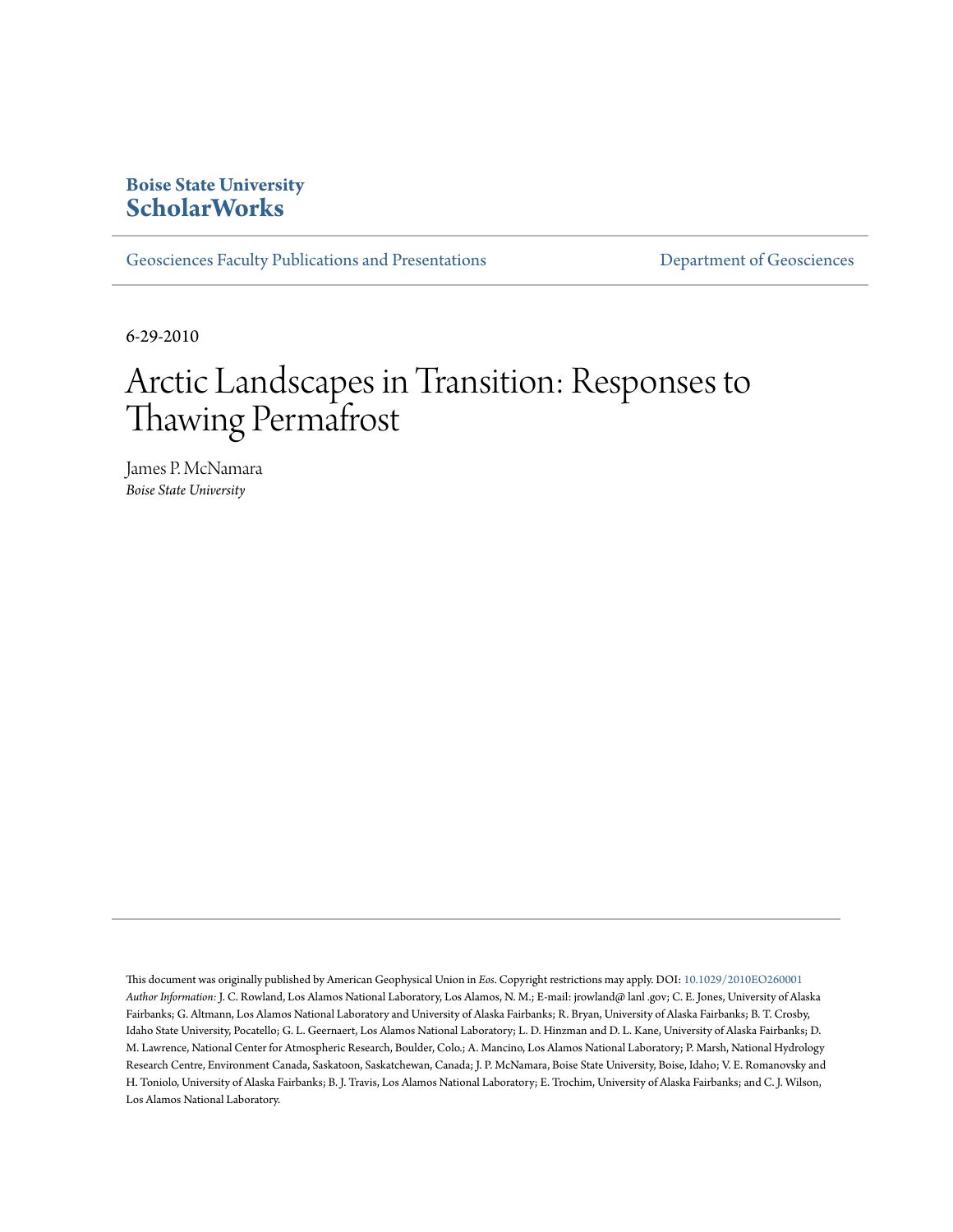

### VOLUME 91 NUMBER 26 29 JUNE 2010 PAGES 229–236

# Arctic Landscapes in Transition: Responses to Thawing Permafrost

#### PAGES 229–230

Observations indicate that over the past several decades, geomorphic processes in the Arctic have been changing or intensifying. Coastal erosion, which currently supplies most of the sediment and carbon to the Arctic Ocean [*Rachold et al.,* 2000], may have doubled since 1955 [*Mars and Houseknecht,* 2007]. Further inland, expansion of channel networks [*Toniolo et al.,* 2009] and increased river bank erosion [*Costard et al.,* 2007] have been attributed to warming. Lakes, ponds, and wetlands appear to be more dynamic, growing in some areas, shrinking in others, and changing distribution across lowland regions [e.g., *Smith et al.,* 2005]. On the Arctic coastal plain, recent degradation of frozen ground previously stable for thousands of years suggests 10–30% of lowland and tundra landscapes may be affected by even modest warming [*Jorgenson et al.*, 2006]. In headwater regions, hillslope soil erosion and landslides are increasing [e.g., *Gooseff et al.,* 2009].

These changes result from a system-wide response to changing climate [*Hinzman et al.,* 2005] arising from a region-wide warming and thawing of permafrost (Figure 1). Permafrost is ground that has existed at temperatures below freezing for at least 2 years. Within permafrost lie all forms of ground ice (ice in pores, cavities, and voids, or other openings in soil or rock) as well as massive ice (ice formed as lenses, layers, wedges, and blocky structures). Massive ice leaves large unstable voids in soils when it melts.

Although some level of landscape change is expected in response to natural climate variability, the scale and rapidity of recently observed changes suggest that Arctic landscapes may be particularly sensitive to climate change and capable of rapid geomorphic responses to perturbations. Scientists

- R. BRYAN, B. T. CROSBY, G. L. GEERNAERT,
- L. D. HINZMAN, D. L. KANE, D. M. LAWRENCE,
- A. MANCINO, P. MARSH, J. P. MCNAMARA,
- V. E. ROMANOVSKY, H. TONIOLO, B. J. TRAVIS,
- E. TROCHIM, AND C. J. WILSON

require improved understanding of mechanisms and feedbacks driving landscape processes to better predict geomorphic responses to climate change.

#### *Complexities of the Arctic's Thermal Dependence*

A dynamic Arctic landscape has the potential to alter human and natural systems across a broad range of scales and processes. Thawing permafrost increases permeability of previously frozen soils and changes the distribution of surface waters across the landscape through increasing or decreasing wetland surface area depending upon site- specific conditions [*Hinzman et al.,* 2005]. Thermally induced erosion of areas with high ground ice content, including hillslopes and river channels, could restructure Arctic drainage networks, greatly changing runoff volumes and timings. It could also increase sediment and nutrient loading to rivers, affecting fisheries and coastal oceans. Erosion and ground surface subsidence (thermokarst) resulting from permafrost degradation damage roads, pipelines, and infrastructure critically important to Arctic communities and resource extraction. Additionally, thawing and release of large carbon reservoirs currently stored in permafrost may influence global climate [*Walter et al.,* 2007; *Schuur et al.,* 2008].

The thermal dependence of Arctic landscapes is a fundamental attribute that distinguishes the Arctic from temperate systems. Permafrost, including ground ice, controls the distribution and routing of



*Fig. 1. Conceptual depiction of the Arctic landscape highlighting observed changes in response to thermal alterations of permafrost and melting of ground ice. Aqua- colored arrows depict water fluxes, and tan arrows denote sediment fluxes. Dissolved and solid constituents such as carbon, nutrients, and trace elements will also follow similar pathways. Arrow size does not reflect relative magnitudes. Observations and modeling suggest that the rate and frequency of the processes depicted will increase with rising Arctic temperatures. Thermokarst topography has depressed areas and hummocks formed by melting permafrost. Active layer refers to seasonal thawed ground, and talik is permanently thawed ground.* 

BY J. C. ROWLAND, C. E. JONES, G. ALTMANN,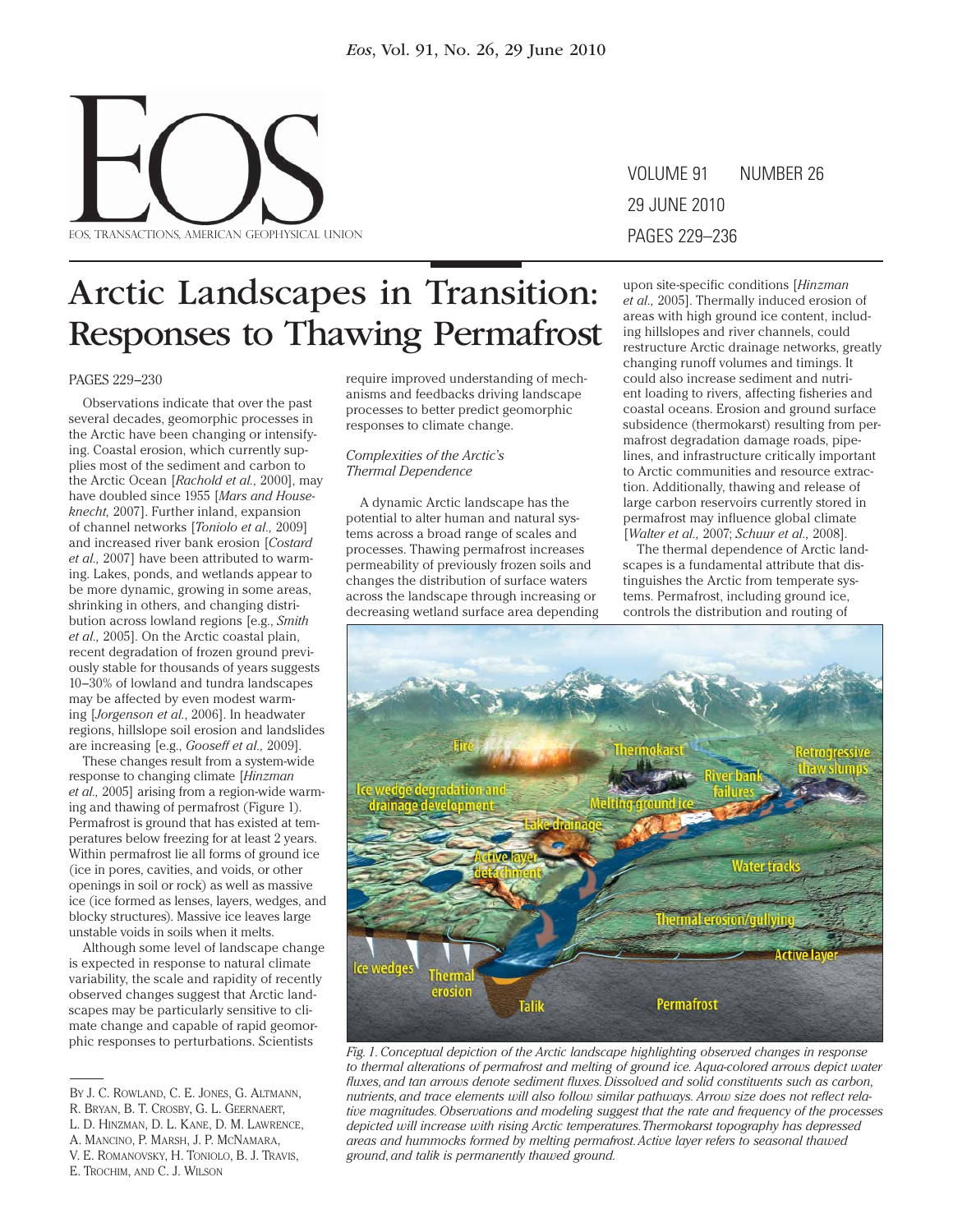water across Arctic landscapes [*Quinton and Carey,* 2008], exerts a fundamental control on the stability of frozen soils, and induces strong feedbacks on vegetation distributions. Confounding the prediction of landscape response to warming are the facts that permafrost distributions vary in extent from continuous to isolated across the Arctic and sub- Arctic and ground ice distributions are extremely heterogeneous, not readily detected remotely, and difficult to model. Finally, even if a perfect understanding of all landscapes under current conditions existed, transient responses of Arctic landscapes to climate change may be dramatically different in rate and direction than processes found in relatively stable landscapes with and without permafrost.

Significant limitations to predicting landscape responses to warming arise from the fact that most observations of Arctic processes are derived from local- or regionalscale studies of a single landscape component (e.g., lakes, hillslopes, or coastlines) or process (e.g., permafrost temperature change). However, responses in one part of the landscape do not occur in isolation from the rest of the landscape. For example, increased hillslope erosion from thawing soils may increase sediment loading to rivers, causing increased channel mobility that may in turn lead to river erosion, triggering further hillslope instability. Land surface drying in response to permafrost degradation may cause increases in fire; a consequence of fire, however, can be a loss of ground surface insulation and a change in surface albedo that accelerates permafrost thawing. A significant increase in sediment delivery through rivers to deltas could offset the impacts of climate-induced coastal erosion in some areas. As a result, complex feedbacks across systems confound simple determination of drivers and responses.

#### *One Example of Potential Changes: Drainage Network Response to Warming*

A seemingly basic question illustrates current limitations in understanding how Arctic terrestrial systems function and how scientists may recognize critical drivers of change: How will Arctic drainage networks respond to thawing permafrost and melting ground ice?

The potential expansion or contraction of channel networks will be a first-order control on local water and energy balances and the routing of water, sediments, nutrients, and carbon from upland to lowland areas and ultimately into oceans. A logical hypothesis, supported by numerical modeling of changes between periglacial and temperate climates in Europe [e.g., *Bogaart et al.,* 2003], is that under permafrost- dominated conditions, channel networks should extend across more of the landscape than under temperate conditions. This arises because the expansion of channelization under permafrost conditions would, in theory, stem from greater surface water runoff due to

limited subsurface storage, which in turn results in greater soil erosion and hence larger channel networks.

Observations of watersheds dominated by permafrost, however, suggest that at the hillslope scale, permafrost- dominated regions are fundamentally different from their temperate counterparts. *McNamara et al.* [1999] observed that in permafrost- dominated environments, drainage areas that would typically support a first-order channel (the smallest, most upslope channels) in temperate systems lacked channels but possessed "water tracks." Water tracks are linear or curvilinear features where enhanced soil moisture allows water to be preferentially and efficiently routed from hillslopes. Typically, water tracks occupy poorly defined depressions and are not consistently connected to higher-order channels occupying valley bottoms. *McNamara et al.* [1999] hypothesized that despite the dominance of surface runoff processes in transmitting water from hillslopes to channel networks, the inhibiting effect of frozen ground on erosion prevented distinct channel networks from developing on hillslopes.

Numerous observations suggest that increased erosion associated with thawing permafrost and melting ground ice may occur more rapidly than reductions in surface runoff associated with deepening thaw layers. These observations include increased thermal erosion on hillslopes [*Gooseff et al.,* 2009], detachments of seasonally thawed layers following wildfire, gully development within water tracks [*Osterkamp et al.,* 2009], and the expansion of stream channels in response to melting ground ice [*Toniolo et al.,* 2009]. What drives the timing and location of surface erosion is poorly understood, although the distribution of massive and buried ice bodies [*Marsh and Neumann,* 2001] and extreme hydrological events appear to be important contributors. Also unknown is whether these features represent transient events or if they are permanent changes in the landscape [*Gooseff et al.,* 2009].

#### *Current Efforts to Understand Arctic Landscapes*

At present, the ability to predict Arctic landscape response to a changing climate is limited. Numerical and analytical models have been extensively used to predict permafrost thawing and deepening of the seasonally thawed (active) layer in response to warming surface conditions [see *Riseborough et al.,* 2008]. Unfortunately, these models typically are one- dimensional (vertical) and fail to capture the three-dimensional process of water interacting with thermally controlled soil processes. Further, they do not predict dynamic responses to changes in soil moisture, collapse of soil structure, vegetation change, or land surface response to thawing permafrost.

Recent hydrological modeling advances [see *Riseborough et al.,* 2008, and references therein] offer the promise of improved hydrological predictions in Arctic regions by incorporating active-layer parameterizations to explore seasonal variability and test predicted warming scenarios on runoff generation and routing. These models, however, still lack the ability to evolve the physical structure of watersheds, limiting their dynamical applications. Also promising are recent efforts to consider enhanced melting of massive ground ice by flowing water [*Marsh and Neumann,* 2001]. Other efforts to estimate the loss of soil volume due to ground ice melting and the resulting failure of lake shores [*Plug and West,* 2009] are also yielding interesting results. Such efforts offer possible ways that feedbacks associated with lake expansion or drainage can be incorporated into larger models. Nonetheless, they are still focused on isolated components of a vast landscape.

#### *The Need for an Integrated Approach*

It will not be possible to fully assess changes to and vulnerabilities of Arctic ecosystems, carbon, water and energy budgets, infrastructure, and societies until scientists first develop the capability to move toward a landscape- scale understanding of Arctic responses to climate change. This requires identification of the drivers for change, the geomorphic responses to these drivers, and the feedbacks between drivers and responses. The data and level of process understanding needed for this advancement vary significantly in both temporal and spatial scales for different disciplines. For example, a stream ecologist may require predictions of hillslope stability within a single watershed over a time frame of decades to assess the impact of increased sediment and nutrient loads on critical subsistence fisheries. Global climate modelers need to be able to scale up such processes to represent changes in the distribution and connectivity of surface water bodies at the continental scale at time spans of centuries to accurately capture how geomorphic changes affect carbon, water, and energy cycles.

At all scales, however, a number of key questions must be answered, which include the following: What are the process interactions between geomorphic, permafrost, ecologic, hydrologic, and geochemical systems? What are and how do scientists identify the thresholds for landscape change in response to climate change? Will transitional processes differ significantly from end state processes? How will changes in land surface characteristics alter the distribution and transport of mass across the landscape?

Further, improved prediction of a dynamic Arctic landscape cannot be achieved without significant advances in observations and process-based studies. Researchers should build on available scientific work at the Long Term Ecological Research (LTER) stations in Alaska and focused field studies conducted in northern Canada, Europe, and Russia. A number of U.S. and internationally based efforts (e.g., Arctic Observing Network (AON),